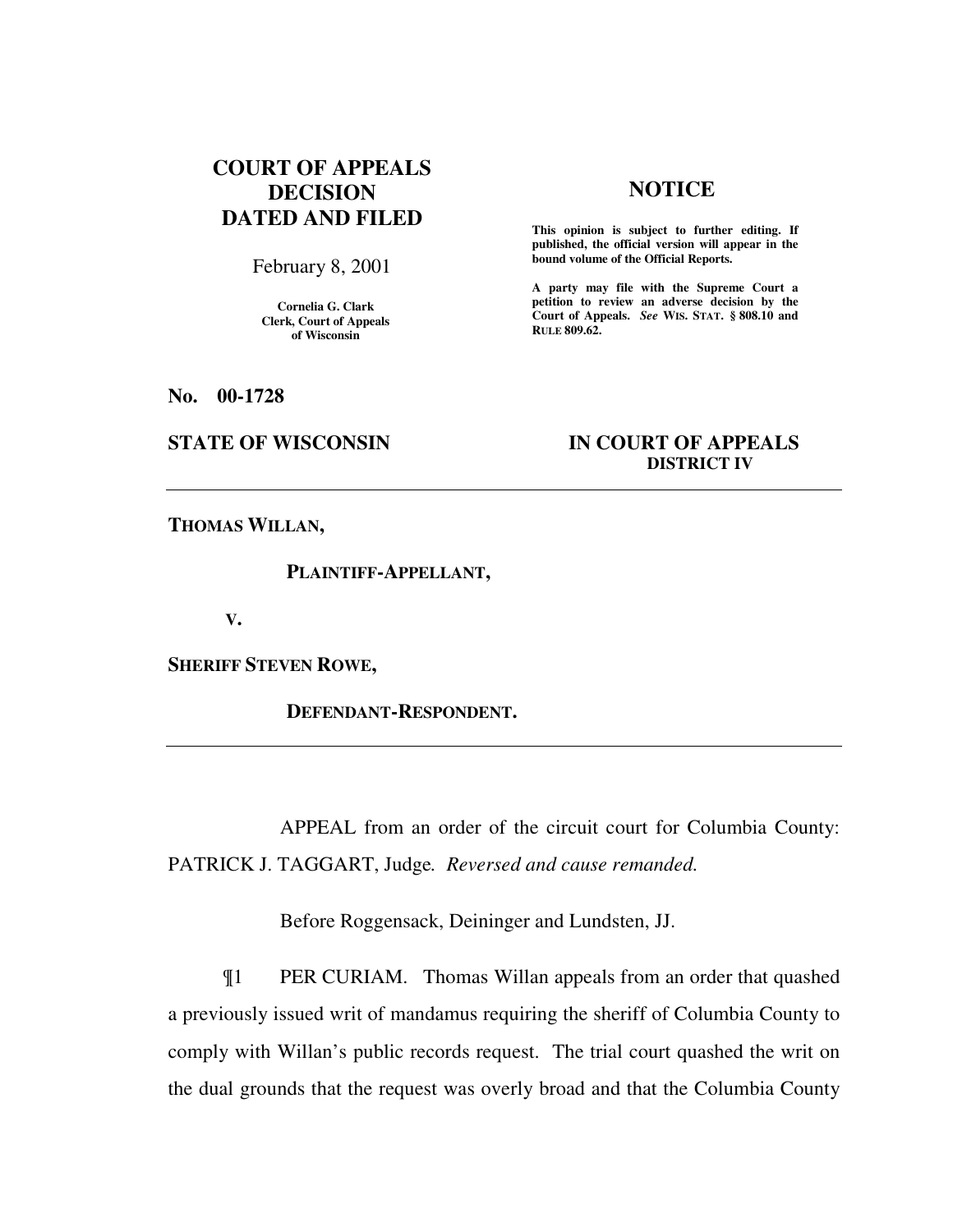District Attorney's office had already provided Willan with all of the relevant documents in existence. While we agree that a large portion of Willan's request went beyond the scope of the public records law, we conclude that his request was sufficient in other respects to require a response from the records custodian. Furthermore, because a motion to quash is to be decided based on the sufficiency of the petition, we conclude that the trial court erred procedurally in making factual findings about whether the requested documents had already been provided. Accordingly, we reverse the order quashing the writ and remand for further proceedings.

¶2 Before proceeding to the merits, we will comment on Willan's charge that the trial court's decision indicates either incompetence or corruption. We see nothing in the record to indicate that the trial court here engaged in anything but a conscientious attempt to determine whether the relief Willan requested was warranted. It appears that the trial court made a common sense determination that the writ was not going to yield any new information for Willan. With the benefit of hindsight, we find in this opinion that the trial court skipped a procedural step. That error, however, does not warrant Willan's scurrilous personal attack. We have cautioned Willan against such attacks in the past, and again emphasize that they have no place in an appellate brief.

### **BACKGROUND**

¶3 On January 21, 2000, Willan faxed a letter to Columbia County Sheriff Steven Rowe asking for copies of any and all documents relating to Deputy Todd Horn's whereabouts and actions during his shift on April 16, 1999. Willan also asked the sheriff to respond to eight specific questions about Horn's actions on the day in question, focusing on a background check which Willan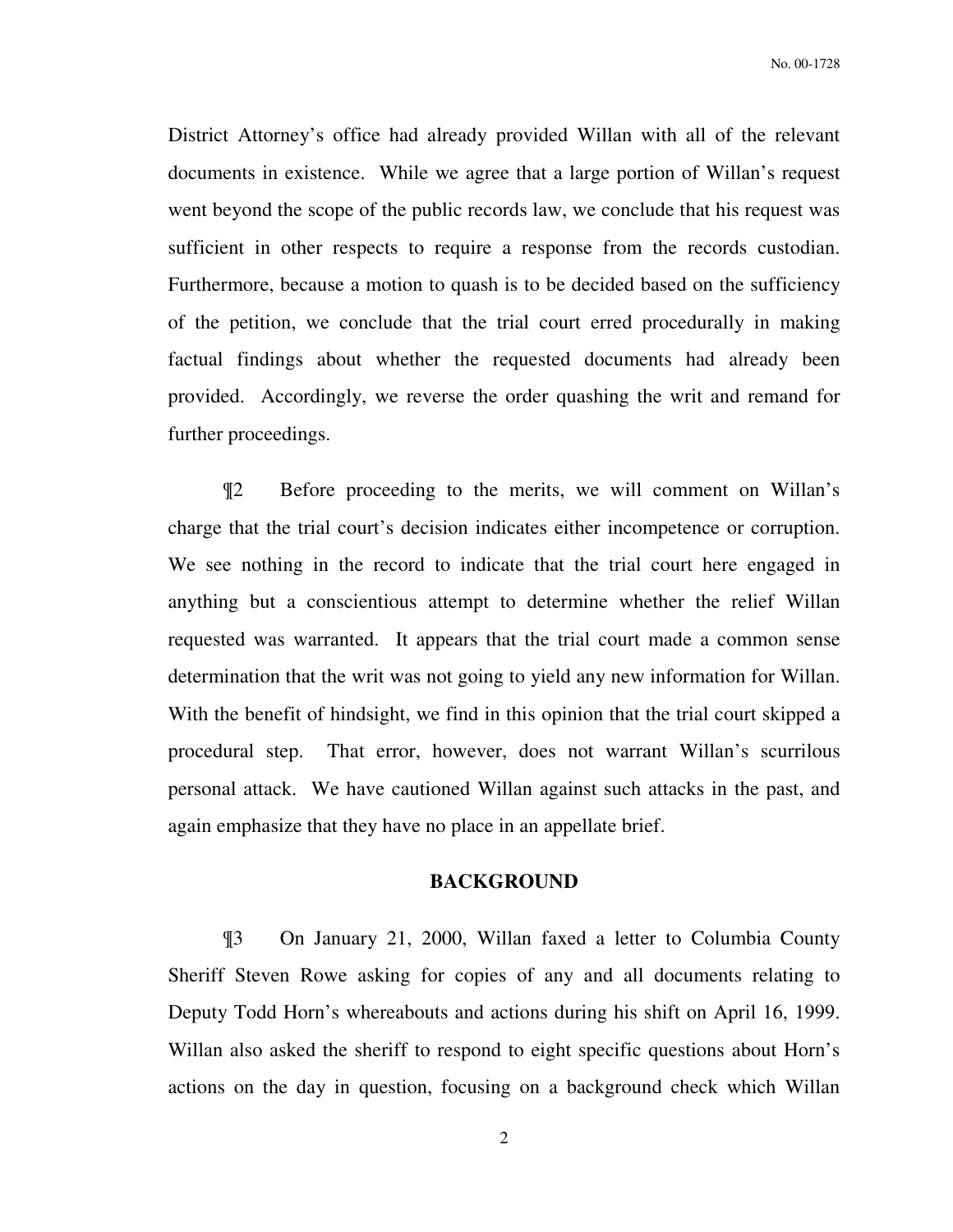believes Horn performed on that date. Willan renewed the requests on February 7, 2000.

¶4 On February 16, 2000, Columbia County Corporation Counsel Joseph Ruf wrote a letter informing Willan that the information requests had been forwarded to him. Ruf indicated that he would provide Willan with a response by early March, but never did so. In mid-March, Willan asked the attorney general's office to take action under WIS. STAT.  $\S 19.37(1)(b)$  (1999-2000).<sup>1</sup> An assistant attorney general declined to file suit on the grounds that Ruf's letter indicated that a response was intended, but noted that the request for documents relating to Horn's whereabouts appeared to be sufficient to require a response under the open records law.

¶5 On March 29, 2000, Willan petitioned for a writ of mandamus compelling the sheriff to comply with his records request. On April 11, 2000, the trial court issued a writ of mandamus compelling the sheriff to turn over within five days all law enforcement records relating to Horn's whereabouts during Horn's shift on the day in question, plus any relevant transmittal logs, dispatch recordings, background check documents, and interoffice memos relating to Willan.

¶6 The sheriff filed a motion to quash the writ on April 14, 2000, alleging that Willan's request for documents was insufficient. Willan moved to strike the motion to quash as frivolous. The trial court heard arguments on the motions, but did not take testimony. At the conclusion of the motion hearing, the

-

<sup>1</sup> All references to the Wisconsin Statutes are to the 1999-2000 version unless otherwise noted.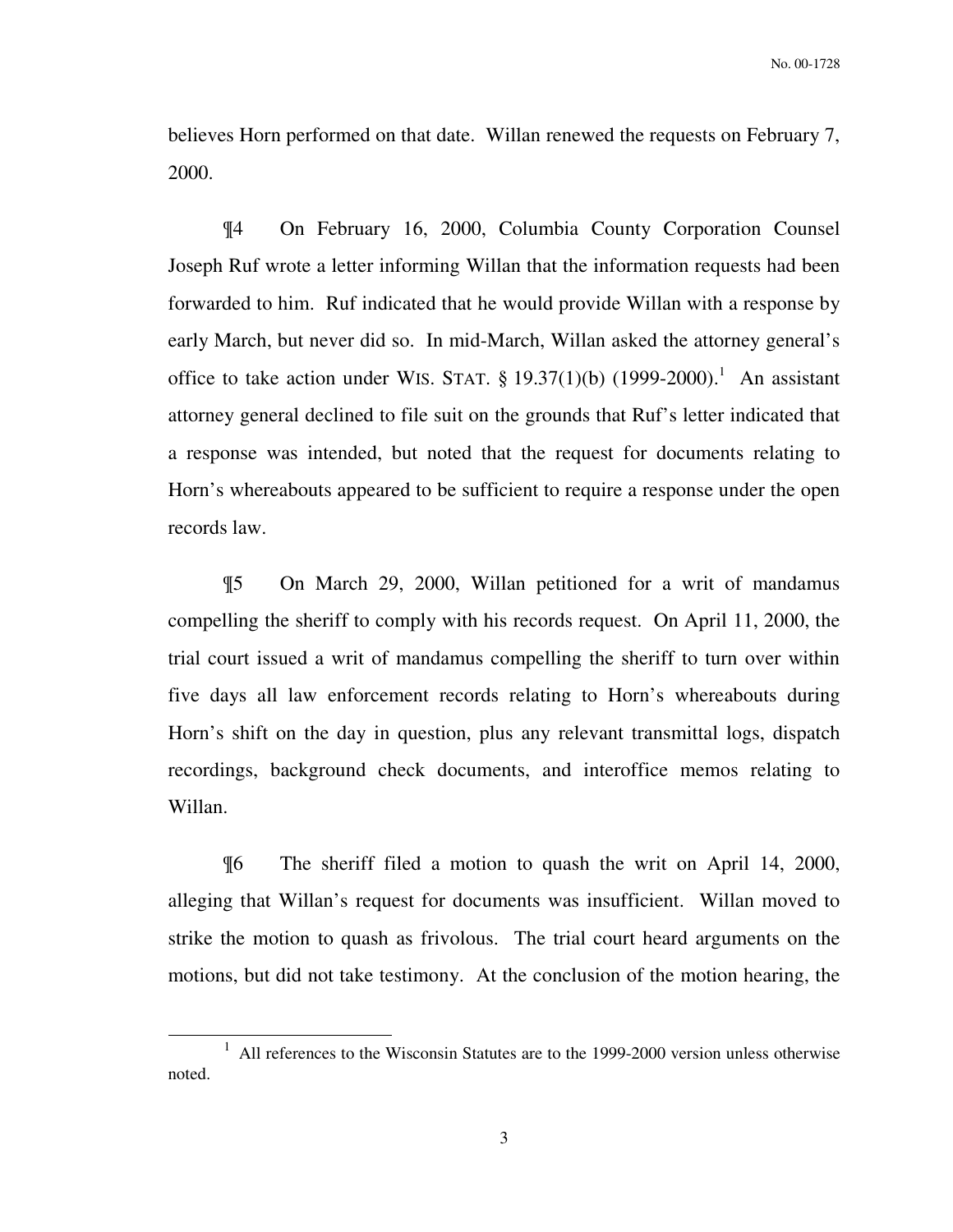trial court denied Willan's motions to strike, granted the sheriff's motion to quash the previously issued writ of mandamus, and dismissed the case. Willan appeals.

#### **STANDARD OF REVIEW**

¶7 WISCONSIN STAT. § 783.01 provides that a motion to quash a writ of mandamus shall be deemed a motion to dismiss the complaint under WIS. STAT. § 802.06(2). We will, therefore, independently determine whether the facts alleged in the petition for a writ of mandamus state a cause of action under the public records statute. *See State ex rel. Morke v. Donnelly*, 155 Wis. 2d 521, 526, 455 N.W.2d 893 (1990).

#### **ANALYSIS**

¶8 The public has a right to inspect and copy records in the possession of government entities, except in limited circumstances when a public interest in nondisclosure outweighs the general policy in favor of disclosure. *See* WIS. STAT. §§ 19.35(1) and 19.31; *Oshkosh Northwestern Co. v. Oshkosh Library Bd.*, 125 Wis. 2d 480, 482-83, 373 N.W.2d 459 (Ct. App. 1985). "Each authority, upon request for any record, shall, as soon as practicable and without delay, either fill the request or notify the requester of the authority's determination to deny the request in whole or in part and the reasons therefor." WIS. STAT. § 19.35(4)(a). A writ of mandamus is the appropriate remedy to pursue when an official denies or fails to respond to a public records request. WIS. STAT. § 19.37(1); *Newspapers, Inc. v. Breier*, 89 Wis. 2d 417, 427, 279 N.W.2d 179 (1979).

¶9 In his petition for a writ of mandamus, Willan alleged that he had made a request for public documents to the appropriate custodian of those documents and that he had received neither the documents nor a written response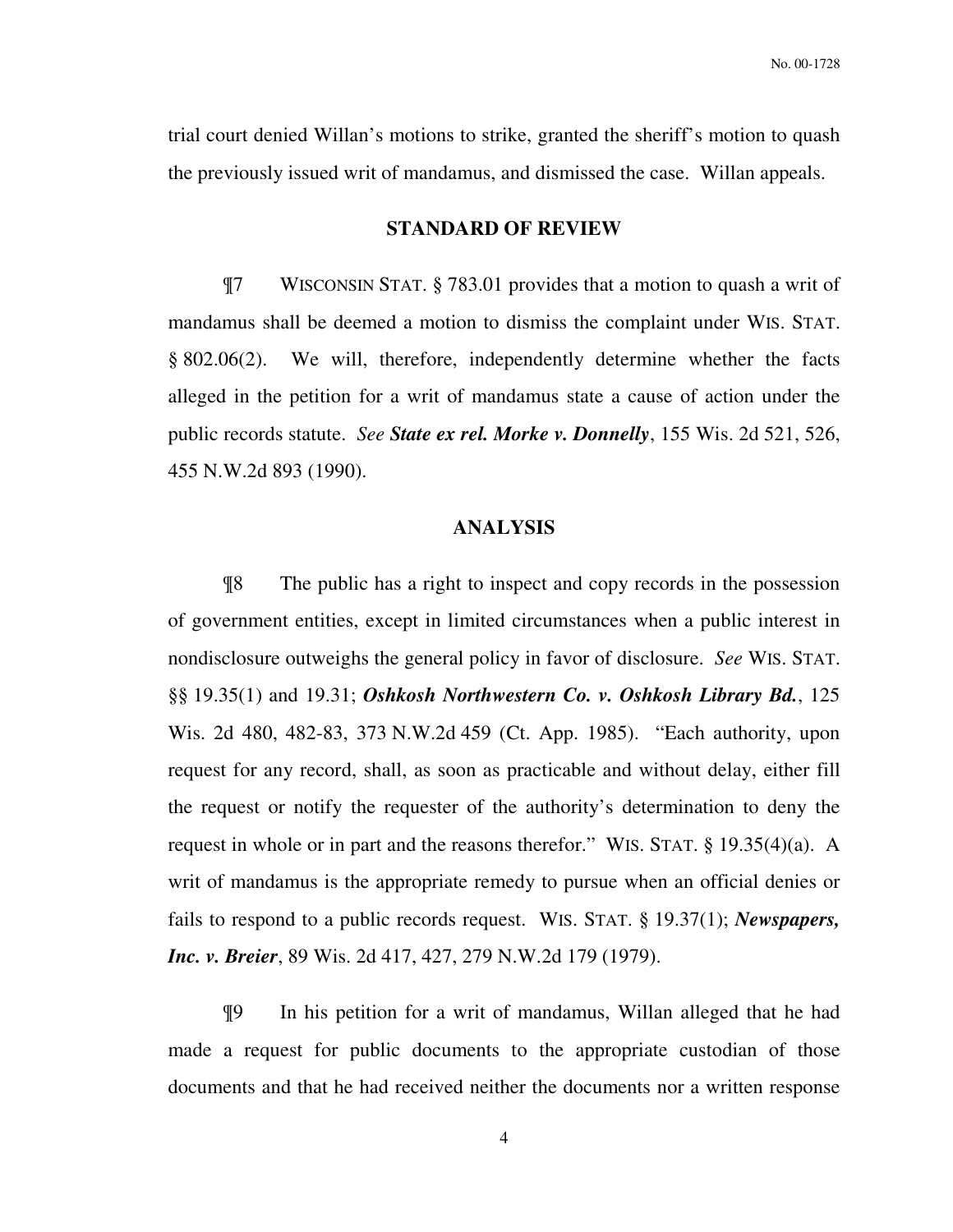No. 00-1728

stating why his request was being denied. We are satisfied that his petition stated a proper claim under the public records law described above.

¶10 The sheriff argues that Willan's request was overly broad. We agree that those portions of Willan's letter which asked for information regarding where, when, and why Deputy Horn took certain actions lie beyond the scope of the public records law. The public records statute applies to records which are already in existence. It does not require public officials to generate new documents based on information which may be within the officials' knowledge. However, Willan's request for any and all documents pertaining to a certain deputy's actions on a particular day was appropriately tailored to existing documents. Therefore, the sheriff, or his delegate, $2$  was statutorily required to provide either the requested documents or a written response explaining why the documents would not be provided.

¶11 The sheriff next contends that the requested documents were, in fact, provided to Willan. This factual assertion may be correct, but the trial judge was not empowered to make a finding on the topic based on the record in this case. As the sheriff acknowledges, whether the petitioner has stated a cause of action is to be determined solely upon the facts alleged in the petition. Nothing in Willan's petition suggests that he ever received the requested documents. The sheriff's assertion to the contrary may have created a factual dispute, but it did not affect the sufficiency of the petition. If there was a factual dispute between the parties as to whether the requested documents had been provided, that dispute could not be

j

 $2$  Willan seems to imply that the sheriff should have personally responded to his request. However, we see no reason why the sheriff could not properly delegate the task of responding to Willan's public records request to corporation counsel as he did here. *See* WIS. STAT. § 19.33(1).